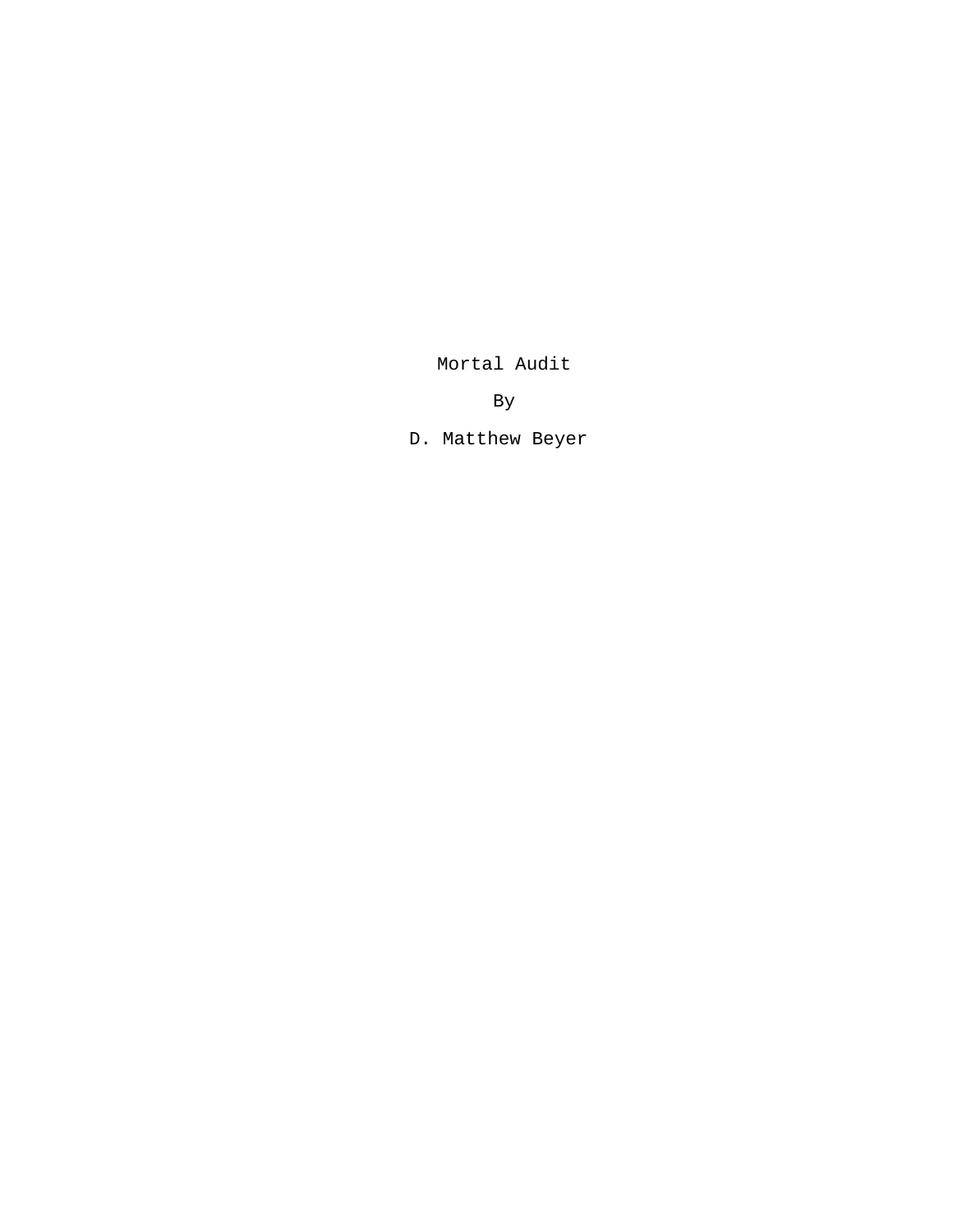(Lights up on an apartment, somewhere in the city. A man in a business suit, SINCLAIR SINCLAIR, is sitting in a chair reading out of a manila folder. He has a professional-looking briefcase next to him. The door of the apartment opens and MARIA ST. JOHN enters.)

MARIA.

Jesus Christ!/ Who are you and what the hell are you doing in my apartment-

SINCLAIR.

/Using the lord's name in vain. We are not off to a good start.

MARIA.

Get out. Now!

# SINCLAIR.

Let's not get ahead of ourselves. My name is Sinclair Sinclair. I represent the law firm of Sinclair, Sinclair, and More Sinclair. I am here on behalf of the Man Upstairs.

# MARIA.

Oh, shit did the landlord send you? If this is about the boxes I'm not moving out I'm building a new computer-

SINCLAIR.

Michael didn't say anything about you "moving out." Another mark.

### MARIA.

Who's Michael?

SINCLAIR.

Michael. You know, Michael. From upstairs?

### MARIA.

What happened to Zach?

## SINCLAIR.

Nothing. At least, nothing to my knowledge.

#### MARIA.

Then why are you talking about some guy named "Michael"?

## SINCLAIR.

Because he commissioned me.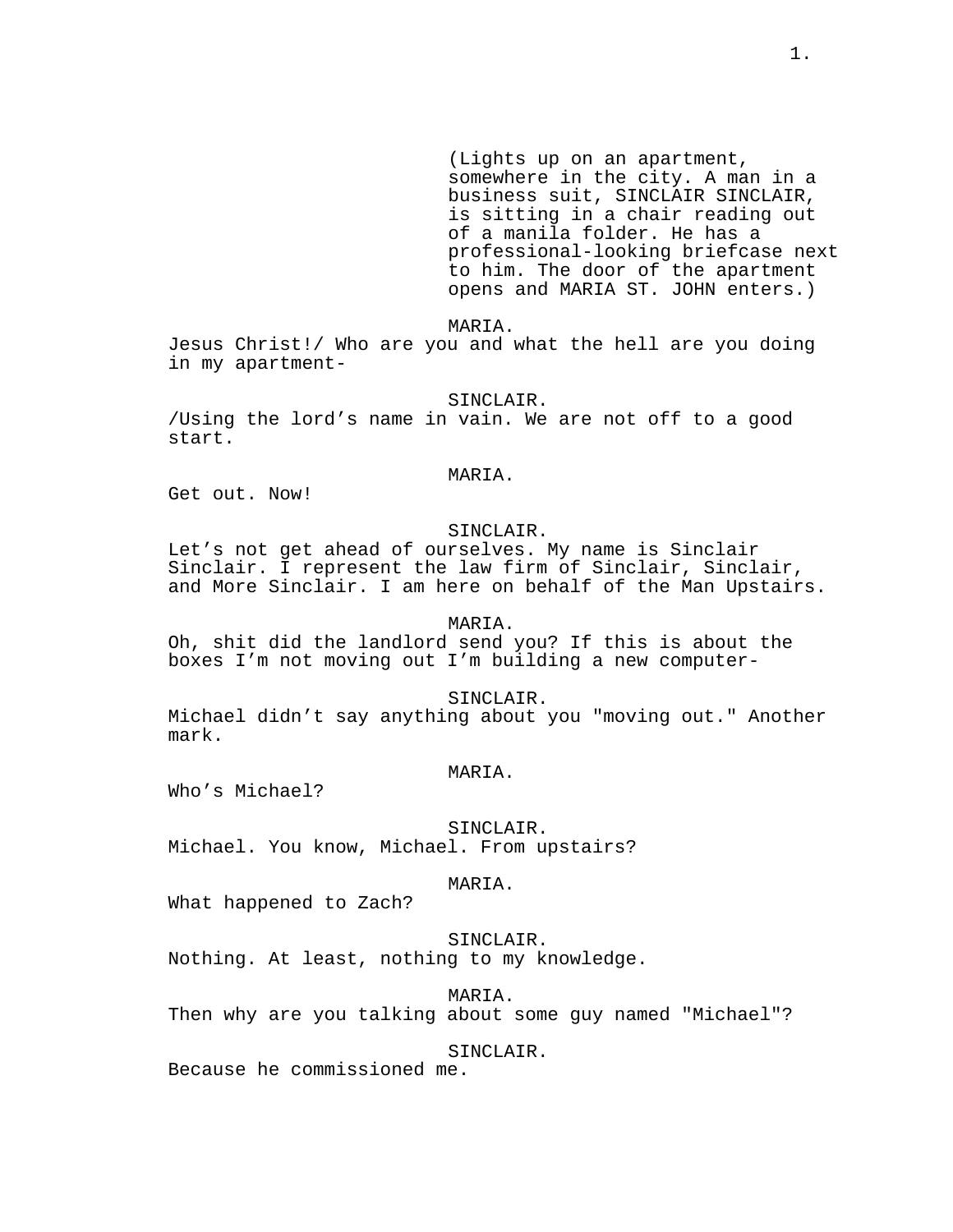SINCLAIR. No. No no no not at all. He works in the same office.

MARIA.

MARIA.

So does Zach, doesn't he?

SINCLAIR.

No.

MARIA.

I think we're talking about two different things.

SINCLAIR.

I'm talking about Michael. You know, the Archangel.

MARIA. Angel? Like, wings and harps and halos angels?

SINCLAIR.

Bunch of dandies with iPods these days, but more or less yes.

MARTA.

You honestly expect me to believe there's an angel in my living room?

SINCLAIR.

No of course not-

### MARIA.

I'm calling the police.

SINCLAIR.

I'm not an angel, I'm a lawyer.

MARIA.

A lawyer working for the archangel Michael? Seriously? What are you from heaven's legal department?

#### SINCLAIR.

Um, how do I put this? There's not an abundance of lawyers upstairs. Something about false oaths and cheating and all of that. So, Michael had to outsource. I'm your auditor.

MARIA.

Since when did angels start audits?

SINCLAIR.

It's a new program they've rolled out. Upstairs is revamping their image to be more modern-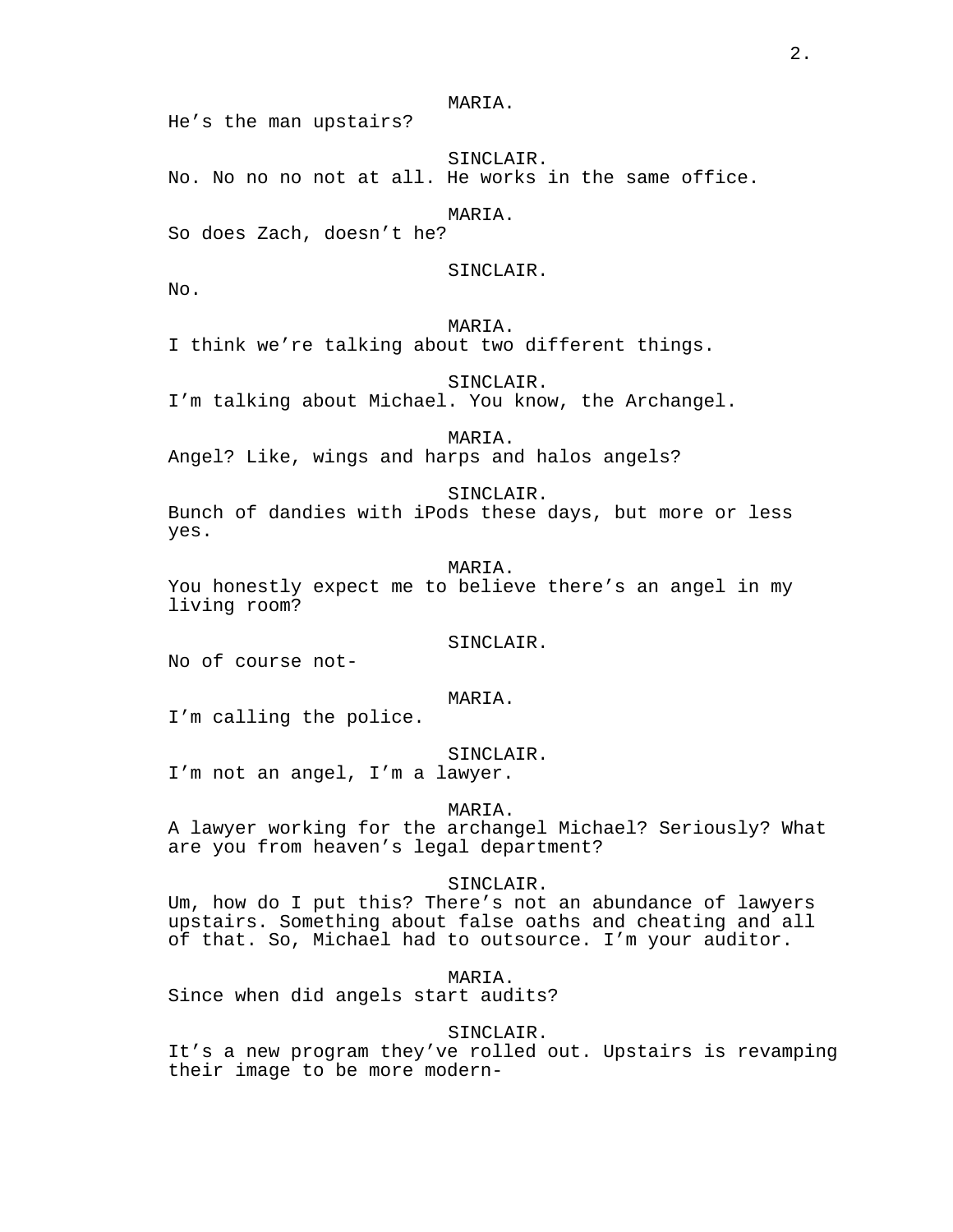Thus audits. Oh joy.

# SINCLAIR.

It's a quick sin assessment. Really low stakes, honestly.

### MARIA.

You're auditing my sins?

## SINCLAIR.

Yeah. Peter at the pearly gates- oh, sorry, that's the old term, now it's the grand doors. Peter at the Grand Doors has too much of a backlog so they're trying to streamline the process.

### MARIA.

You would think sin audits would be making national news. Or at least a Buzzfeed article.

#### SINCLAIR.

You were chosen as the first. OH! I completely skipped a step! SURPRISE!

> (SINCLAIR puts on a party hat and blows a sad looking party noisemaker.)

Congratulations! You've been chosen as the subject of the first Angelic Audit! Yay!

#### MARIA.

Yelling surprise only works right when you surprise someone.

#### SINCLAIR.

Sorry. I forgot. I know it lost a little impact. Do you want a hat?

#### MARIA.

NO! I don't want a hat!

# SINCLAIR.

Noisemaker?

### MARIA.

What?

#### SINCLAIR.

"I was audited by divine and all I got was this lousy T-Shirt"?

#### MARIA.

What is wrong with you?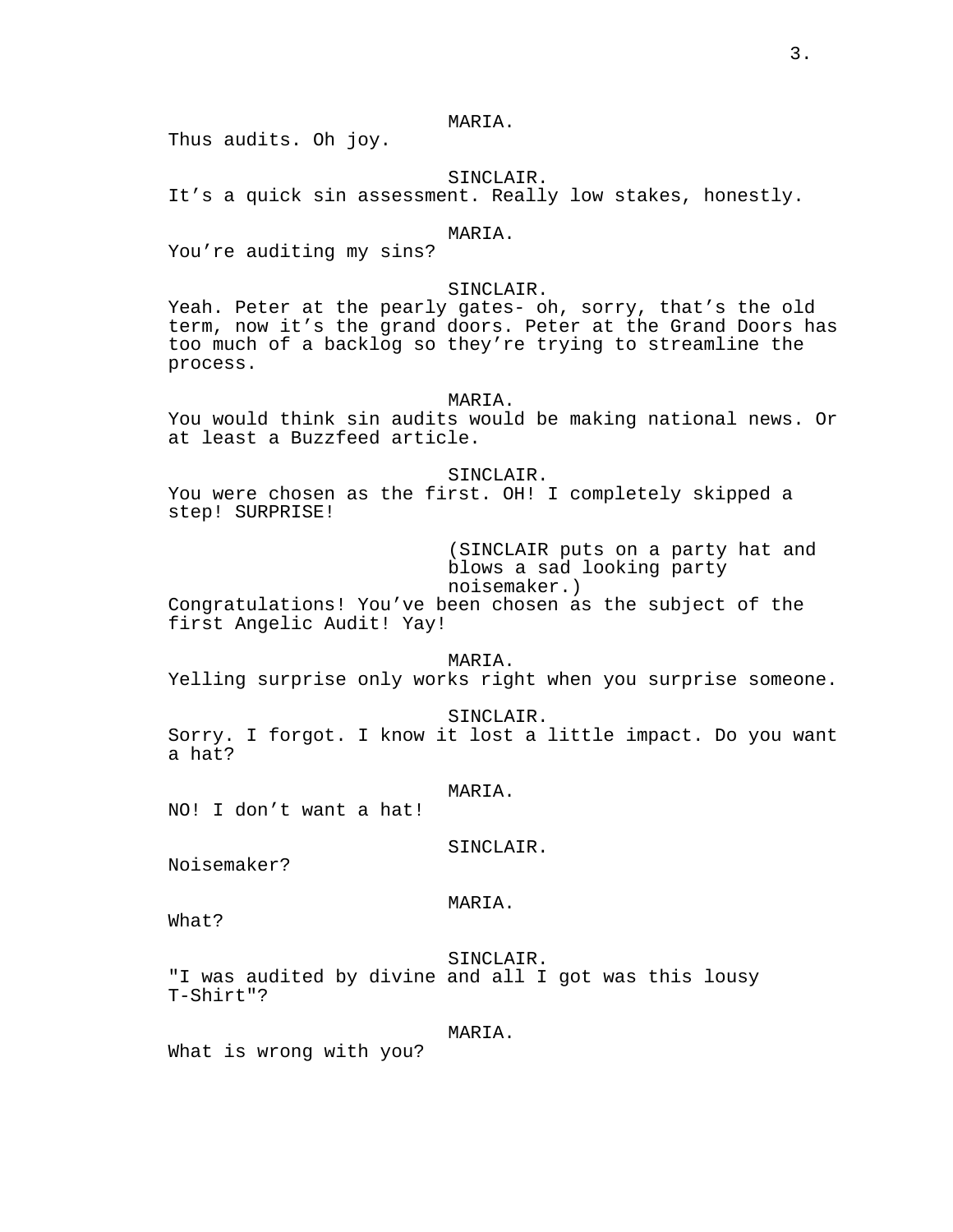## SINCLAIR.

Oh, I was sick over the weekend. That's why my voice sounds weird. I haven't quite recovered.

#### MARIA.

No, I mean with your brain. Do you need help, do I need to call someone?

#### SINCLAIR.

There's nothing wrong with my brain. It's fully recovered.

# MARIA.

From what?

#### SINCLAIR.

The longer you ask these silly questions the longer this is going to take. I have to audit you and then like a foul odor on a windy day I will vanish from your life but a small part of me will linger on in your nose and mind.

MARIA.

Fine. I'll humor you and do your stupid interview.

# SINCLAIR.

Excellent. Now, Ms- how embarrassing I didn't account for your preference. Do you like Elizabeth, or Lizzie, maybe an Eliza? Feeling edgy like Lizbeth?

#### MARIA.

Maria.

SINCLAIR. Or West Side Story. Why would you go by Maria?

#### MARIA.

It's my name.

#### SINCLAIR.

Oh. I can't read my own handwriting. Apologies, Maria.

#### MARIA.

How would you get Elizabeth from Maria? Are you trying and failing to make fun of me or-

## SINCLAIR.

Never attribute to malice what can adequately be explained by stupidity, my dear.

**MARTA**.

So you're admitting you're stupid?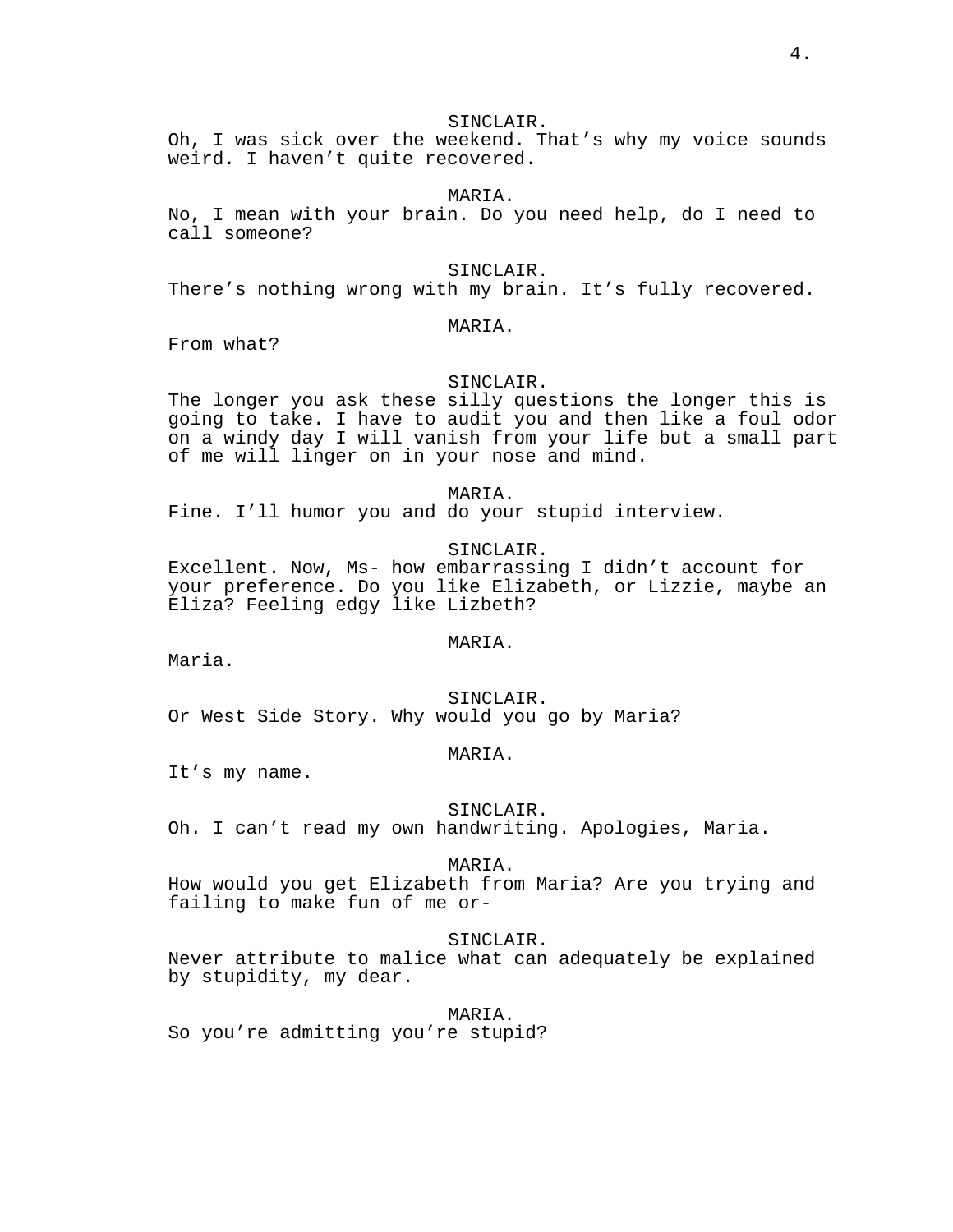SINCLAIR. Fred would be so disappointed.

# MARIA.

WHO THE FUCK IS FRED?

### SINCLAIR.

You're not half the woman Mr. Rogers knew you could be.

# MARIA.

That- that was cold.

#### SINCLAIR.

You're the one who called me stupid.

### MARIA.

I didn't, you did!

SINCLAIR.

That doesn't sound like something I would say.

MARIA.

Ugh. Just- get on with your audit or whatever.

SINCLAIR. Right. So, this is all very low-key. Low stakes.

> (Sinclair pulls out a clipboard and pen from his bag.)

We're going to go through a list of damning sins and check off whichever ones you're guilty of. Any check will send you straight to hell, no passing go or collecting two hundred dollars, just an eternity of torment.

MARIA.

Oh, yeah. Totally low stakes.

### SINCLAIR.

So there's no reason to lie to me- though I am legally obligated to inform you that lying to me as an outsourced solicitor for the heavenly host, eh company upstairs, is counted as perjury and will be a mortal sin and a check mark.

## MARIA.

Well. That's pleasant. Is there any hope I can get out of this without being set on fire- forever?

SINCLAIR.

Yes. Just don't sin.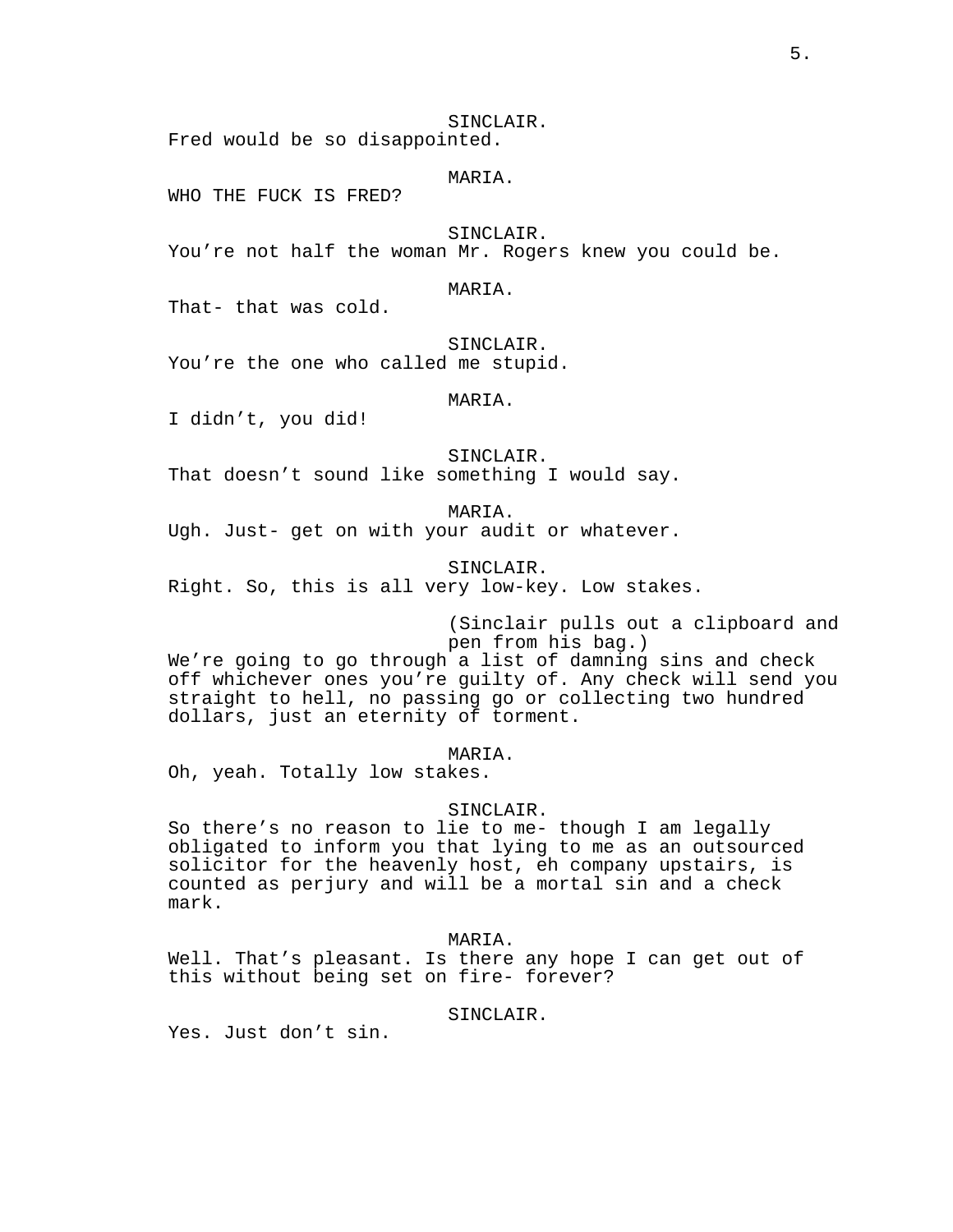But if I already have-

# SINCLAIR.

Build a time machine and go back in time and stop yourself from sinning, I guess.

#### MARIA.

When the best solution you can give me is creating a time paradox I think I'm screwed.

### SINCLAIR.

Like a cabinet from Ikea, my dear. Now, first question. Have you ever missed mass?

## MARIA.

I'm not a catholic.

### SINCLAIR.

Ooh. Oh dear.

MARIA.

I go to church, though! Service on Sundays! 9 am.

SINCLAIR.

And have you ever, in your twenty-three years, missed a Sunday?

### MARIA.

I was sick last week.

### SINCLAIR.

And yet another check! In five minutes, you've been damned thrice over. Move over Dr. Faustus, the devil will have a new favorite sinner.

MARIA. That's not fair! I was sick, I went to the doctor-

# SINCLAIR.

Did you get a note?

MARIA. My employer likes to have them on file so yeah I did.

SINCLAIR.

Just mail it upstairs and everything will be fine.

#### MARIA.

How would I even do that?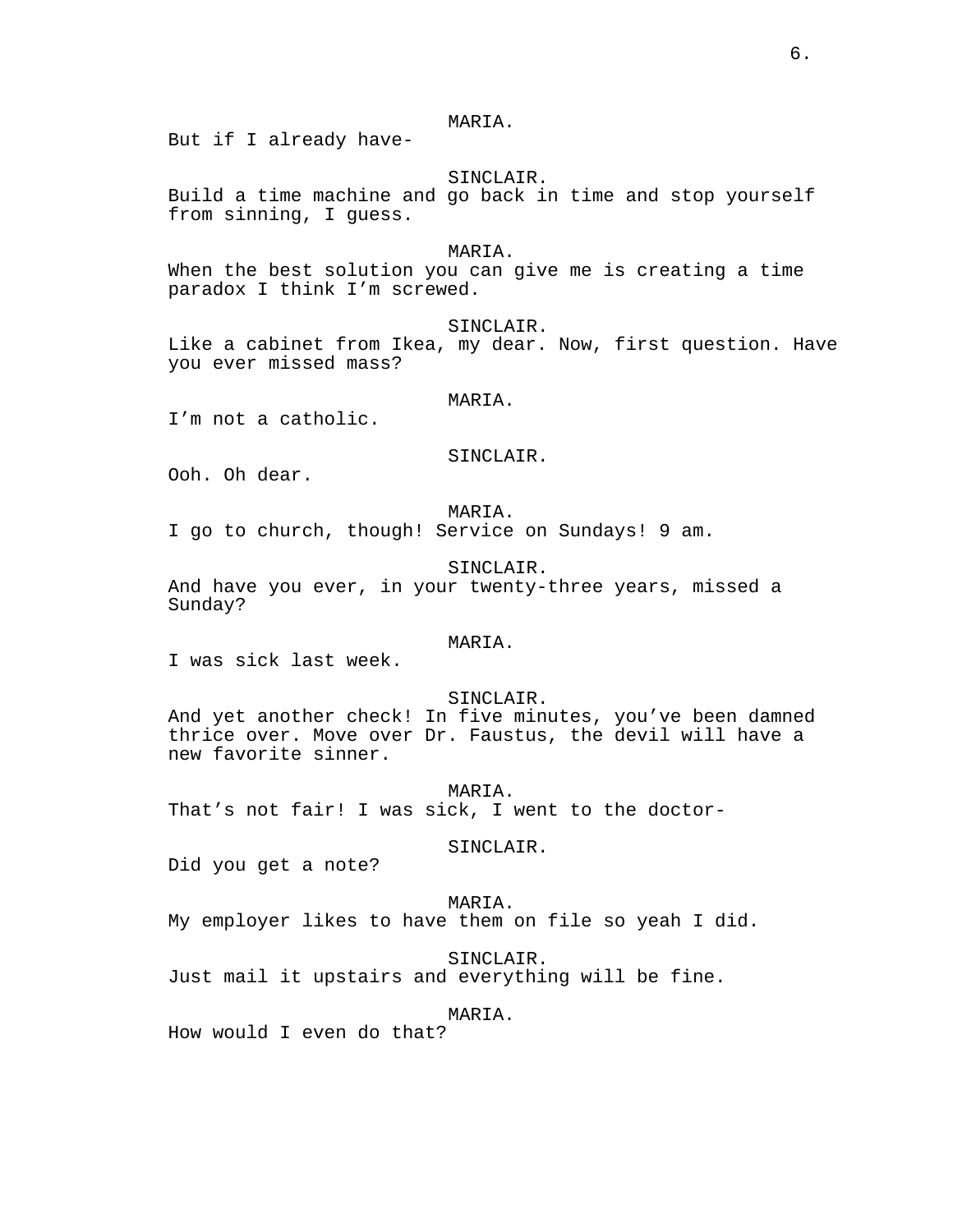# SINCLAIR.

Well, burning a bush is the most popular option but we also accept letters by dove and reaching out in dreams.

## MARIA.

That's not complicated at all.

# SINCLAIR.

Have you ever killed anyone?

#### MARIA.

No.

# SINCLAIR.

Have you ever wanted to kill anyone?

# MARIA.

I- well, I can't lie cause that will be another damn check mark so yeah I've wanted to kill someone before.

#### SINCLAIR.

That's close enough! Check.

## MARIA.

I didn't! Doesn't that count for something?! Restraint's a virtue!

### SINCLAIR.

Reward you? No this an audit. It is strictly punishment.

### MARIA.

God damn it.

### SINCLAIR.

And you took the Lord's name in vain again. It's not looking good, Maria.

#### MARIA.

I think I hate religion.

#### SINCLAIR.

And there's another one. Do I check Atheist or Agnostic..? Why not both! More checks!

## MARIA.

I think I might actually commit murder before this is over.

# SINCLAIR.

I've already checked that box, it's not like you can be double-damned for the same thing.

> (MARIA lets out a cry of frustration.)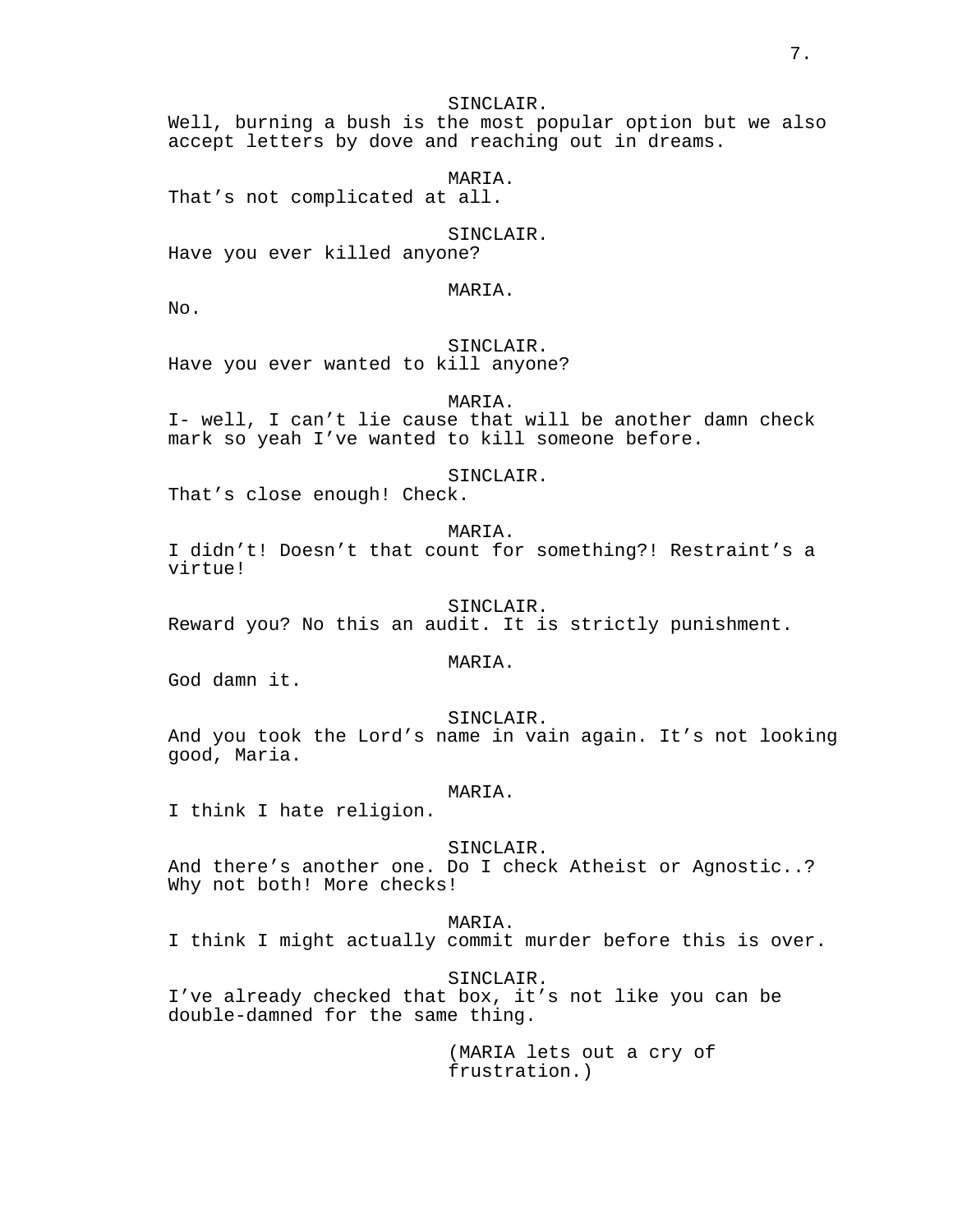# SINCLAIR. (cont'd)

Don't take it so hard. If you get ten or more checks you're entitled to a free coffee and your choice of pastry at the 9th Circle Cafe down in hell. Lucifer'll even stamp your hell loyalty card.

MARIA. You're fucking with me. You've got to be.

SINCLAIR.

Speaking of, I'm just going to assume you've had extramarital sex. It's normal. Still a mortal sin.

MARIA. I'd say something but you're not listening to a word I say so I guess I'm going to hell.

SINCLAIR.

Now, what about drug use?

## MARIA.

Purple monkey dishwasher.

SINCLAIR.

I knew it! Another check.

MARIA. This is a complete and utter farce.

SINCLAIR.

How about homosexual actions?

MARIA.

That's not even a sin!

SINCLAIR.

It says so on my clipboard.

MARIA. Your clipboard is wrong. And you're an asshole.

SINCLAIR. This is true but you still have to answer the question. Scissor me timbers?

MARIA.

I'm not even going to answer that.

SINCLAIR.

Come on, simple question. When people see you walk into a room, do they think they're safe from the rivers tonight?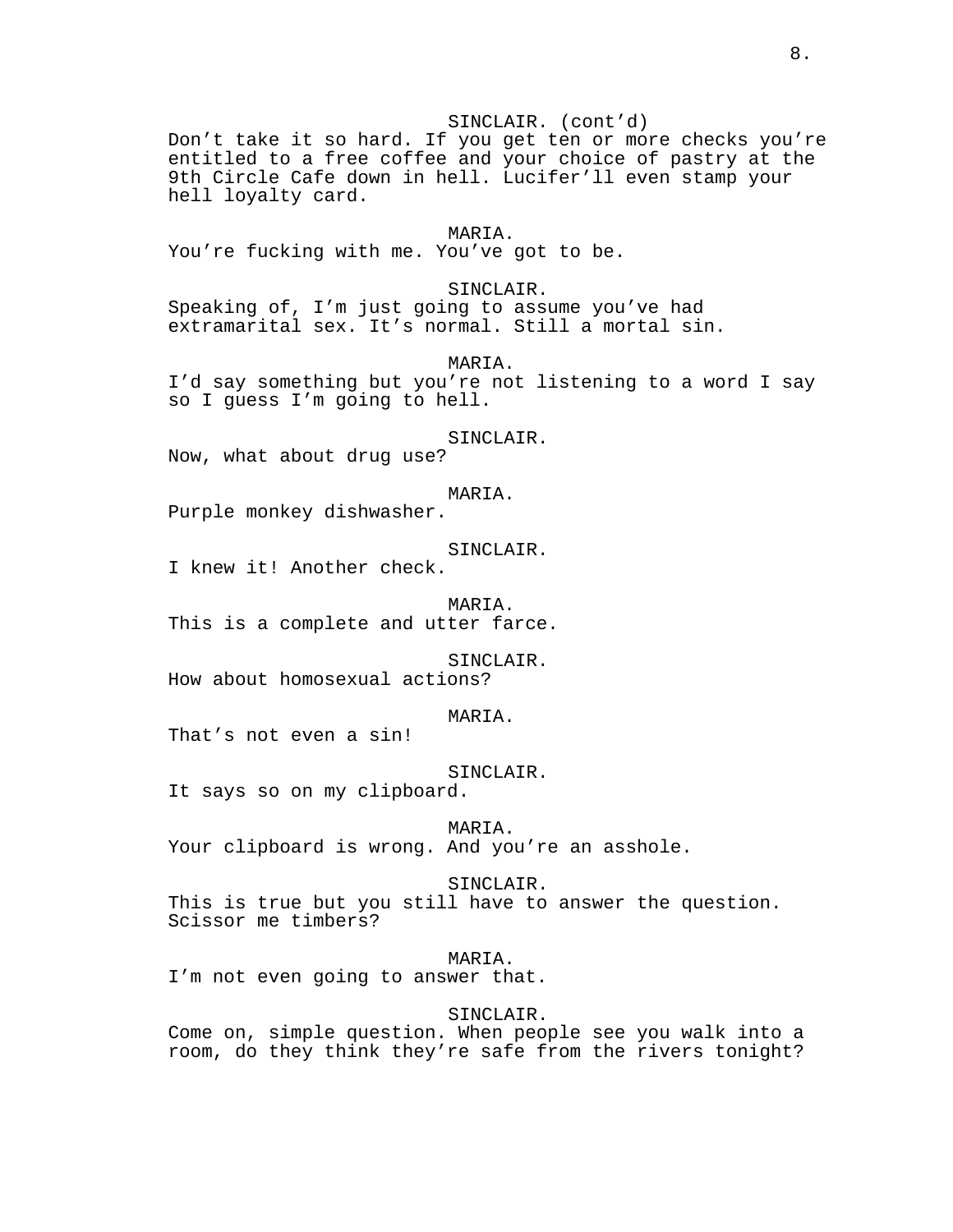Shut up.

SINCLAIR.

I'm not attacking you.

MARIA.

Yes you are. Stop.

SINCLAIR. Well, aren't you a cunning linguist?

#### MARIA.

I'm not.

## SINCLAIR.

Then why get so defensive?

MARIA.

Because I don't believe that it's a sin. I can't agree with that. You're wrong and your clipboard is wrong.

SINCLAIR.

And I can't believe it's not butter, but that just gets me cookies with a terrible texture. How do you feel about the poor?

# MARIA.

They need help and good christian charity if that's still part of the new updated version of heaven.

SINCLAIR. Okay, no check there. What about the rich?

MARIA. They should help the poor. Distribute the wealth more

equitably so we can all live in harmony together.

SINCLAIR.

Well, slap my butt and call me Joseph McCarthy, you're a fucking communist! That's another check!

MARIA.

How can that possibly be a check? Communism wasn't around in biblical times.

SINCLAIR.

Yes, but, my law firm gets government funds so this whole audit is technically sponsored by America. Damnation, brought to you by freedom!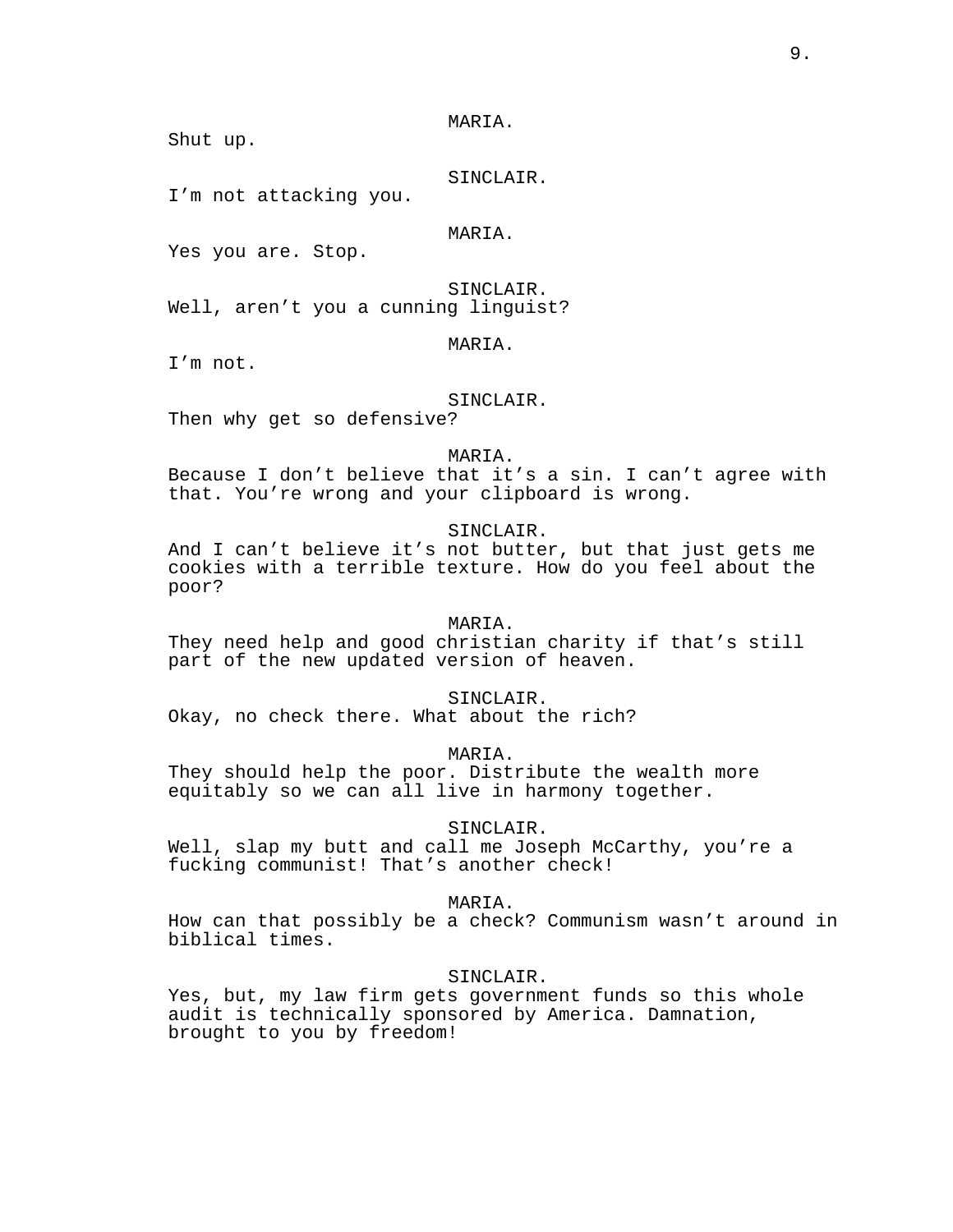Shut up. Shut the fuck up. I'm not going to listen to another word of this bullshit.

#### SINCLAIR.

You're quite angry Maria. That's another check-

#### MARIA.

No. No it's not. I don't care about your checks and about your commission or your audit or any of the rest of nonsense that's been spewing out of your mouth. None of what you've been talking about is a damnable offense. None of it! I don't believe you-

### SINCLAIR.

You would not understand divinity if Jesus himself descended from on high and broke wind in your face-

MARIA.

Fuck off! That's the stupidest thing I ever heard. Just get out of my apartment and take your audit with you.

SINCLAIR.

So you accept hell?

### MARIA.

No. I don't. I don't accept hell and I certainly don't accept whatever the fuck bizarro thing you're representing either.

SINCLAIR.

Oh? Not a fan of heaven?

### MARIA.

You're not from heaven. You're not divine. You're not on commission from God you're just some judgmental asshole with a clipboard. Your "sins" are just being human! Yeah, I'm not perfect but I don't think that means I'm going to hell either. So fuck you. Fuck your clipboard. And fuck the weather. I am not damned to hell.

### SINCLAIR.

No you're not! Surprise!

(He blows the party noisemaker again.) Congratulations! You've passed the test!

#### MARIA.

This was a test?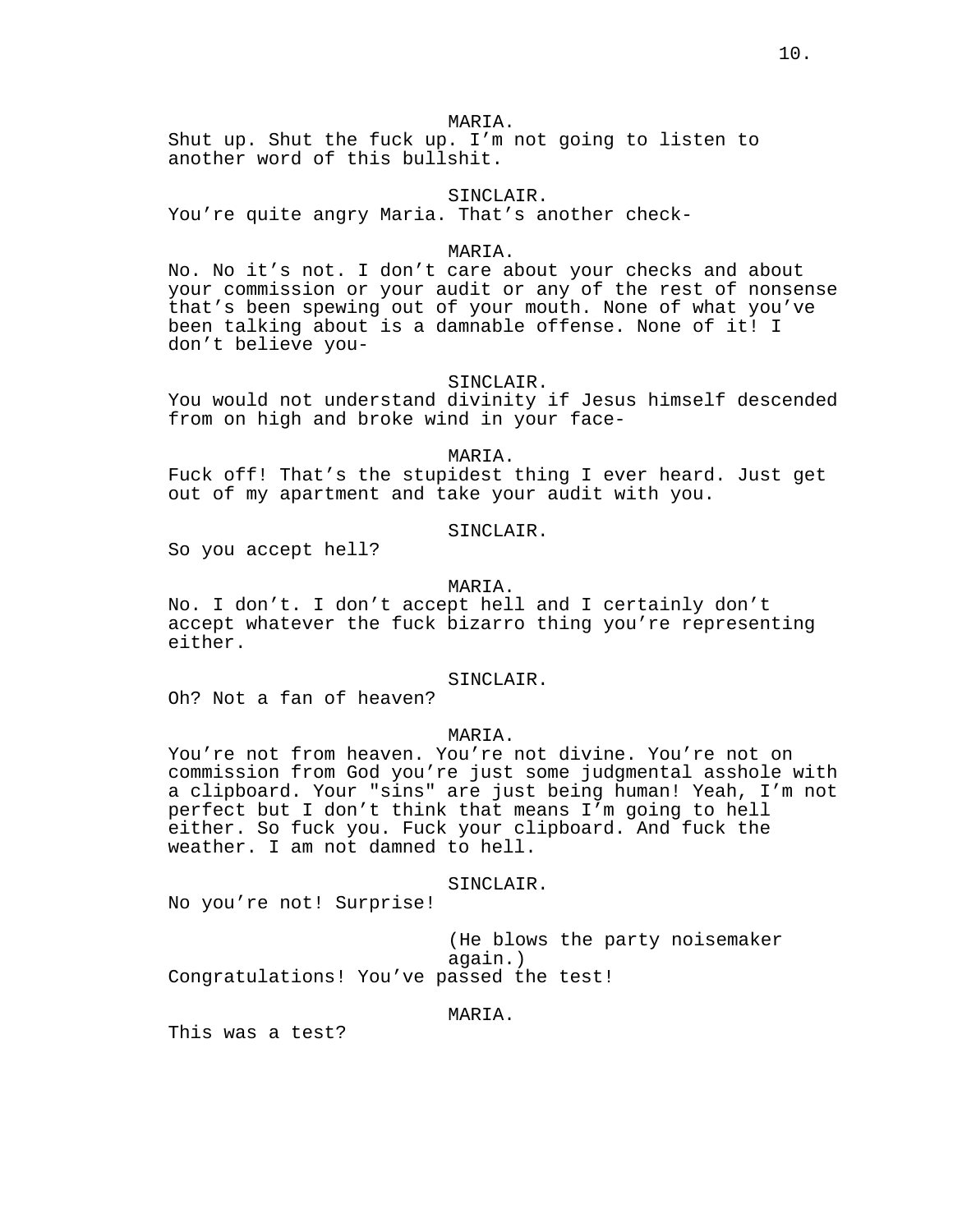# SINCLAIR.

Of course! Wasn't that obvious? If that really was a list of mortal sins I'd be representing downstairs, not upstairs.

MARIA.

Oh. I thought it was all dogma.

#### SINCLAIR.

It was. All dogmatic mortal sins. Man, what a bunch of bullshit, am I right?

### MARIA.

So... I'm not going to hell?

#### SINCLAIR.

Not at the moment. All this? Forgivable. Seriously. If all of these things actually sent you to hell, heaven would be three dudes and a cat.

#### MARIA.

But the audit-

#### SINCLAIR.

It's more of guidelines than hard and fast rules, you understand.

MARIA.

Thank God for that.

SINCLAIR. I'll do it in my report. Lollipop?

### MARIA.

What?

SINCLAIR.

(Producing a lollipop from his bag.) You know, like the dentist. You do the bad thing, you get a lollipop.

MARIA. Do I look like I'm twelve years old?

#### SINCLAIR.

No. Still, it's free candy.

(MARIA sees the wisdom in this and takes the lollipop, unwrapping and sucking on it.)

Annnnd... Check.